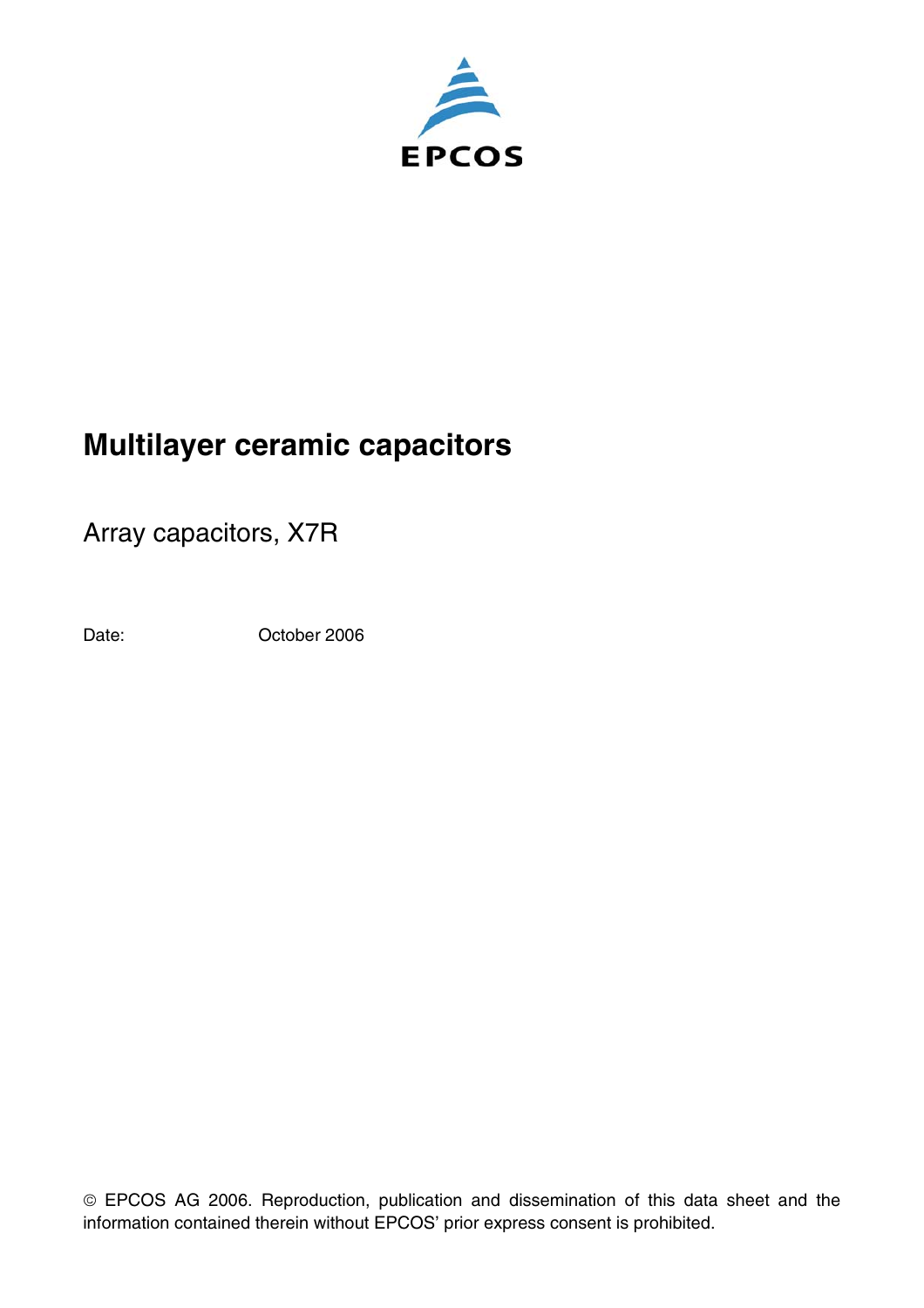



**Array**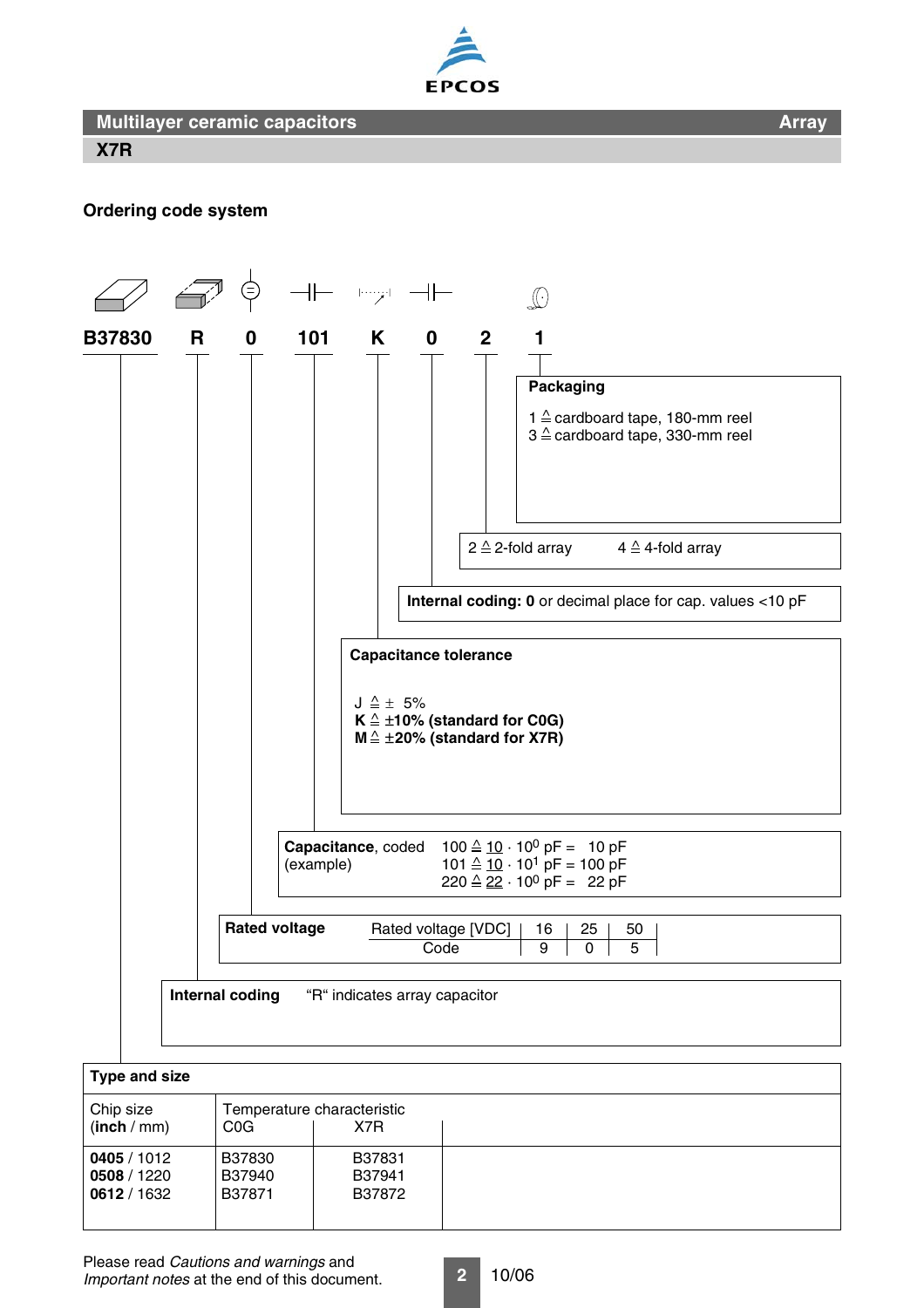#### **X7R**

**Array**



# **Features**

- Reduction of mounting time and mounting costs
- Space saving on the PCB
- To AEC-Q200

#### **Applications**

- Suitable for electronic circuits with parallel line layout
- Decoupling
- Coupling
- Blocking
- Interference suppression

#### **Termination**

■ For soldering: Nickel barrier terminations (Ni)

## **Options**

■ Alternative capacitance tolerances available on request

## **Delivery mode**

■ Cardboard tape, 180-mm and 330-mm reel available

## **Electrical data**

| Temperature characteristic                    |                              | X7R                                      |                 |
|-----------------------------------------------|------------------------------|------------------------------------------|-----------------|
| Max. relative capacitance change              |                              |                                          |                 |
| within $-55$ °C to $+125$ °C                  | $\Delta C/C$                 | ±15                                      | $\%$            |
| Climatic category (IEC 60068-1)               |                              | 55/125/56                                |                 |
| Standard                                      |                              | <b>EIA</b>                               |                 |
| <b>Dielectric</b>                             |                              | Class 2                                  |                 |
| Rated voltage <sup>1)</sup>                   | V <sub>R</sub>               | 16, 25, 50                               | <b>VDC</b>      |
| Test voltage                                  | $\mathsf{V}_{\mathsf{test}}$ | $2.5 \cdot V_B/5 s$                      | <b>VDC</b>      |
| Capacitance range                             | $C_{\mathsf{R}}$             | 1 nF 22 nF                               |                 |
| Dissipation factor (limit value)              | tan $\delta$                 | $< 25 \cdot 10^{-3}$                     |                 |
|                                               |                              | $<$ 35 $\cdot$ 10 <sup>-3</sup> for 16 V |                 |
| Insulation resistance <sup>2</sup> at + 25 °C | $R_{ins}$                    | $>10^{5}$                                | $M\Omega$       |
| Insulation resistance <sup>2</sup> at +125 °C | $R_{ins}$                    | >10 <sup>4</sup>                         | $M\Omega$       |
| Time constant <sup>2)</sup> at + 25 °C        | τ                            | >1000                                    | S               |
| Time constant <sup>2)</sup> at +125 °C        | τ                            | >100                                     | s               |
| Operating temperature range                   | $\mathsf{T}_{\mathsf{op}}$   | $-55+125$                                | $\rm ^{\circ}C$ |
| Ageing <sup>3)</sup>                          |                              | yes                                      |                 |



<sup>2)</sup> For C<sub>R</sub> >10 nF the time constant  $\tau = C \cdot R_{ins}$  is given.

3) Refer to chapter "General technical information", "Ageing".

Please read *Cautions and warnings* and *Important notes* at the end of this document.

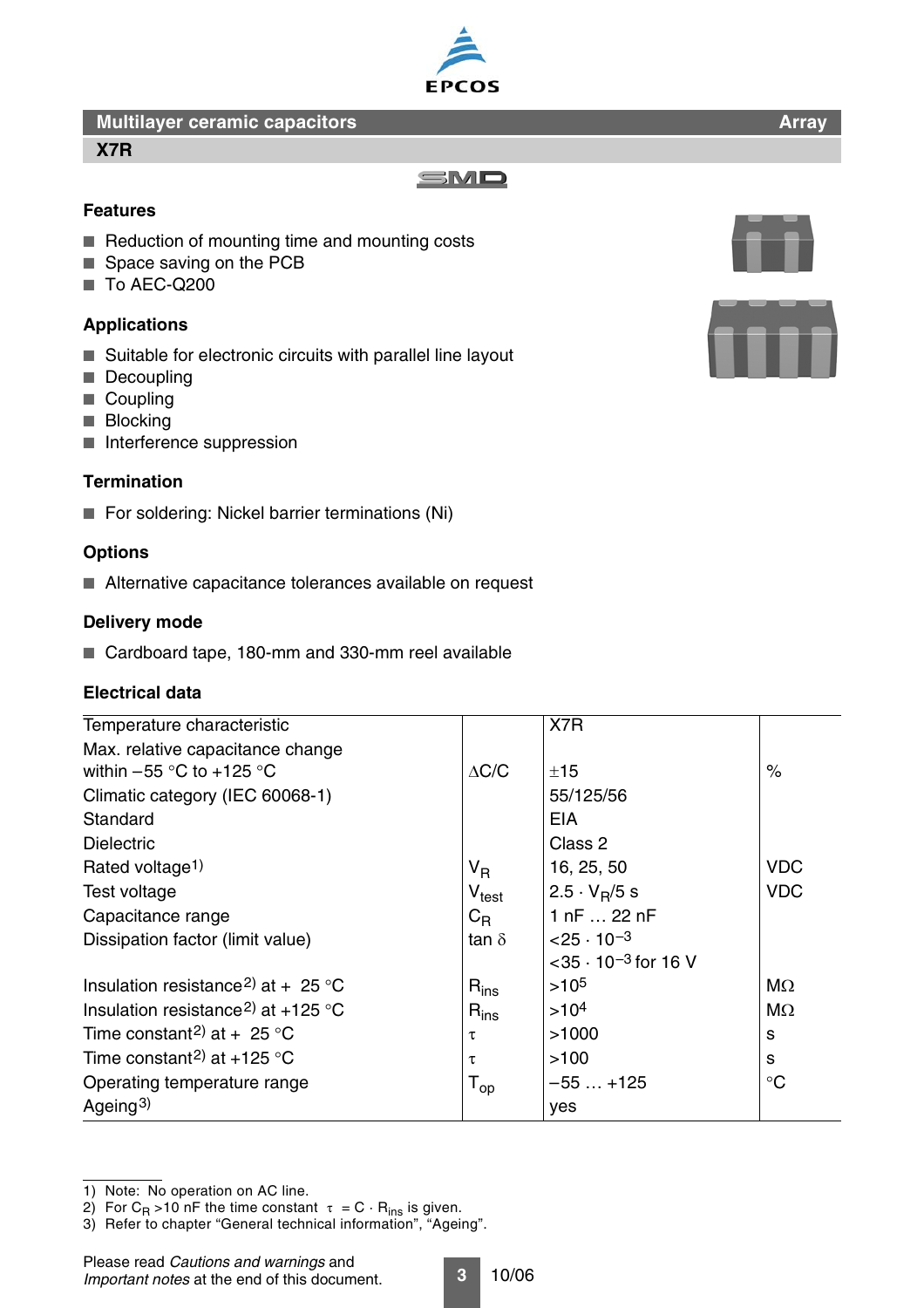



**X7R**

## <span id="page-3-0"></span>**Capacitance tolerances**

| Code letter |      | м<br>(standard) |
|-------------|------|-----------------|
| Tolerance   | ±10% | $ \pm 20\%$     |

# **Dimensional drawing**



2-fold array (case size 0405) 4-fold array (case sizes 0508 and 0612)



# **Dimensions (mm)**

|                             | 2-fold array     | 4-fold array      |                    |
|-----------------------------|------------------|-------------------|--------------------|
| Case size<br>(inch)<br>(mm) | 0405<br>1012     | 0508<br>1220      | 0612<br>1632       |
|                             | $1.37 \pm 0.15$  | $2.00 \pm 0.2$    | $3.20 \pm 0.2$     |
| b                           | $1.00 + 0/-0.15$ | $1.25 \pm 0.15$   | $1.60 \pm 0.2$     |
| S                           | 0.70 max.        | $0.85 \pm 0.1$    | $0.85 \pm 0.1$     |
| $\boldsymbol{k}$            | $0.36 \pm 0.1$   | $0.30 \pm 0.1$    | $0.40 \pm 0.15$    |
| e                           | 0.64             | $0.50 \pm 0.1$    | $0.80 \pm 0.15$    |
| u                           | $0.20 \pm 0.1$   | $0.20 + 0.3/-0.1$ | $0.20 + 0.3/- 0.1$ |

Tolerances to CECC 32101-801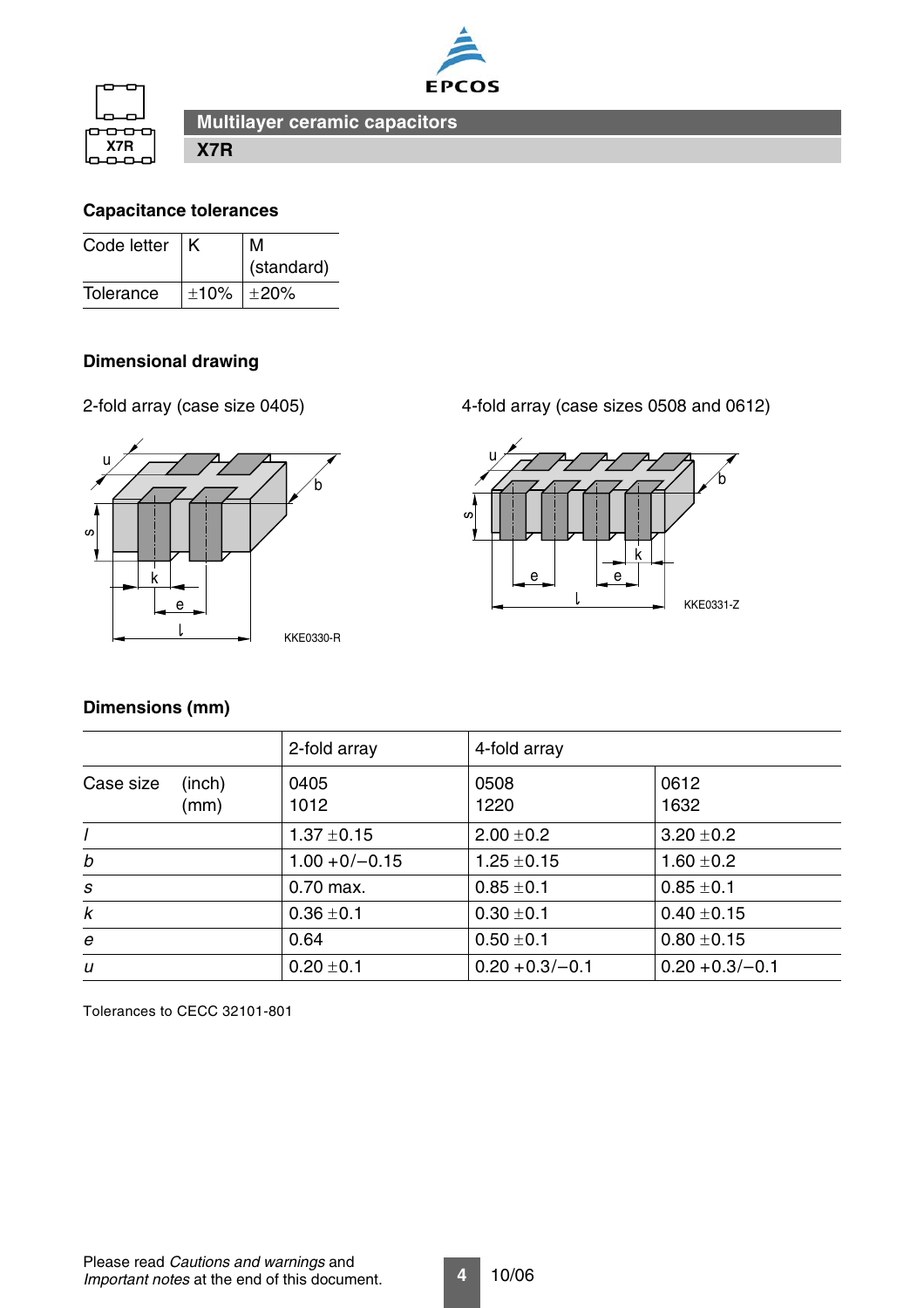



# **Recommended solder pad**



KKE0302-L

2-fold array (case size 0405) 4-fold array (case sizes 0508 and 0612)



# **Recommended dimensions (mm) for reflow soldering**

| Case size | (inch/mm) | Type         | A            | B            | C            | D            | P                   |
|-----------|-----------|--------------|--------------|--------------|--------------|--------------|---------------------|
|           | 0405/1012 | 2-fold array | 0.50<br>0.55 | 0.45<br>0.50 | 1.45<br>1.60 | 0.30<br>0.35 | 0.64<br>±0.10       |
|           | 0508/1220 | 4-fold array | 0.50<br>0.70 | 0.60<br>0.70 | 1.60<br>2.10 | 0.25<br>0.35 | 0.50<br>$\pm 0.005$ |
|           | 0612/1632 | 4-fold array | 0.70<br>0.90 | 0.80<br>1.00 | 2.20<br>2.80 | 0.30<br>0.40 | 0.80<br>$\pm 0.005$ |

## **Termination**



KKE0432-A-E

**5** 10/06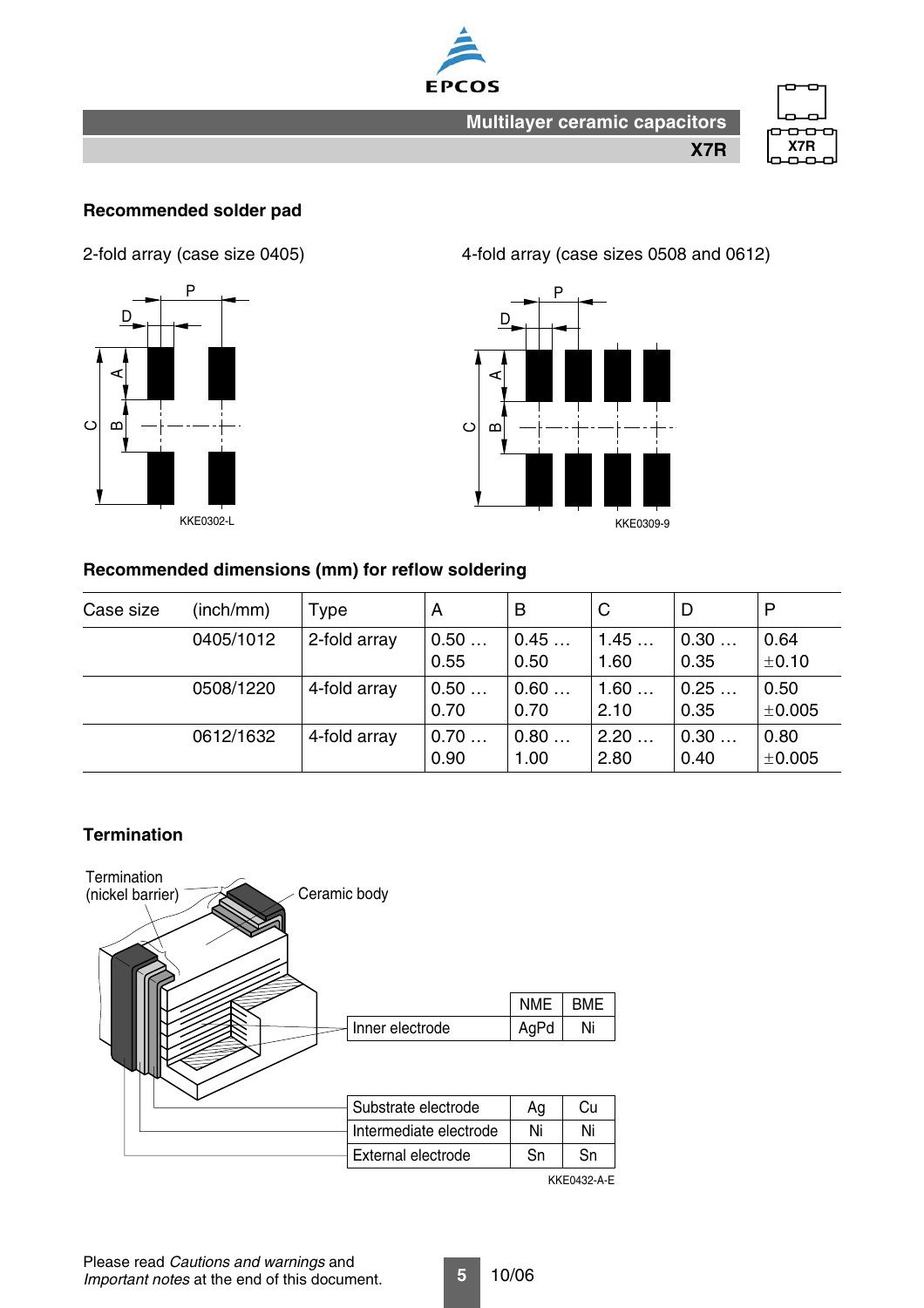



# **Product range array capacitors, X7R**

**X7R**

|                                          |    | 2-fold arrays | $\overline{4}$ -fold arrays |  |        |  |
|------------------------------------------|----|---------------|-----------------------------|--|--------|--|
| Size <sup>1</sup>                        |    |               |                             |  |        |  |
| inch                                     |    | 0405          | 0508                        |  | 0612   |  |
| mm                                       |    | 1012          | 1220                        |  | 1632   |  |
| Type                                     |    | B37831        | B37941                      |  | B37872 |  |
| $V_R$ (VDC)<br>$\mathrm{C}_{\mathrm{R}}$ | 16 |               | 25                          |  | 50     |  |
| 1.0 <sub>nP</sub>                        |    |               |                             |  |        |  |
| $1.5$ nF                                 |    |               |                             |  |        |  |
| $2.2$ nF                                 |    |               |                             |  |        |  |
| 3.3 nF                                   |    |               |                             |  |        |  |
| 4.7 nF                                   |    |               |                             |  |        |  |
| 6.8 nF                                   |    |               |                             |  |        |  |
| nF<br>10                                 |    |               |                             |  |        |  |
| nF<br>15                                 |    |               |                             |  |        |  |
| nF<br>22                                 |    |               |                             |  |        |  |
| nF<br>33                                 |    |               |                             |  |        |  |

<sup>1)</sup>  $1 \times b$  (inch)  $/1 \times b$  (mm)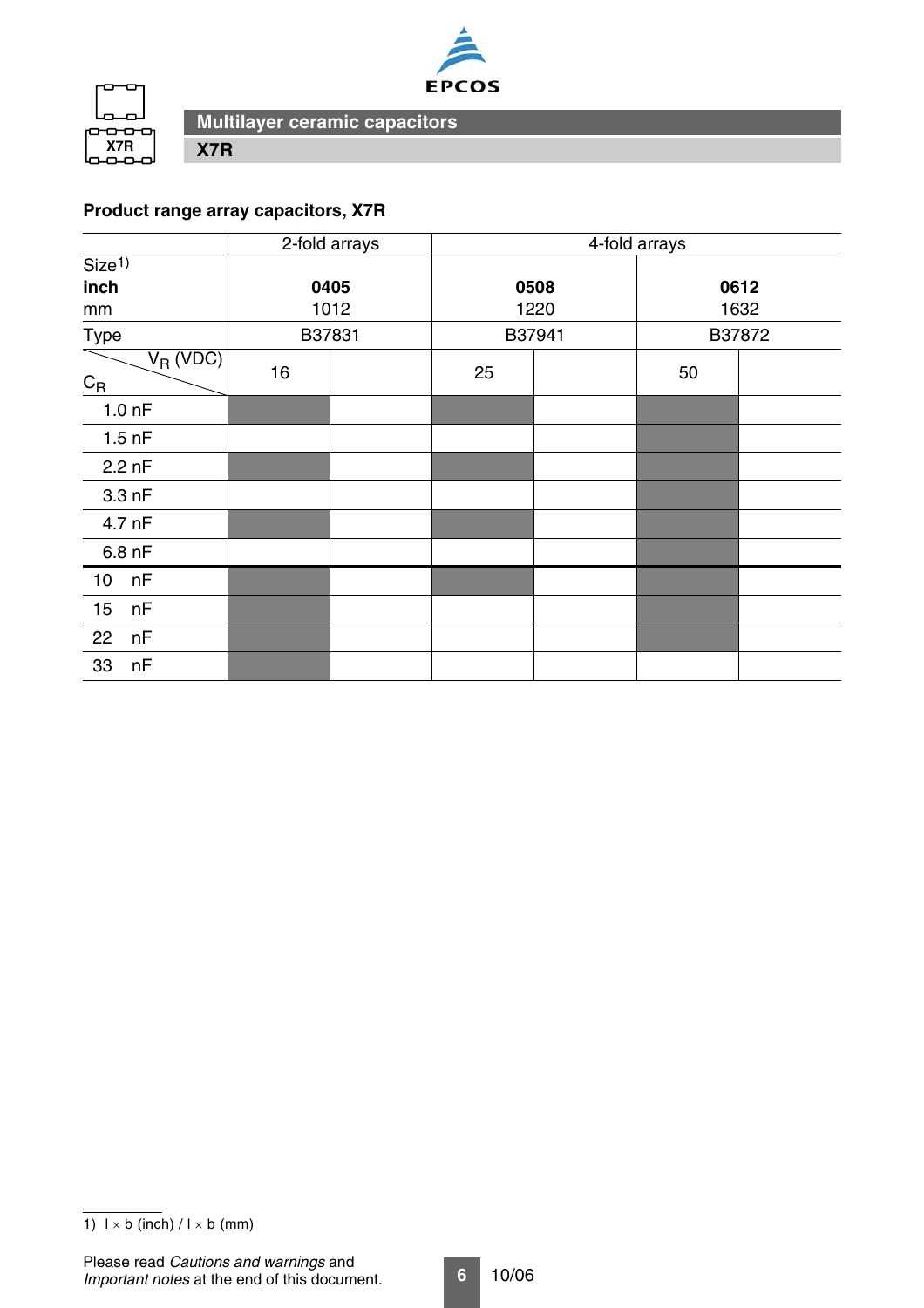

**X7R; 0405 to 0612**



#### **Ordering codes and packing for X7R, 16, 25 and 50 VDC, nickel barrier terminations**

|                      |                   |                                       | Chip thickness | Cardboard tape,           | Cardboard tape,           |
|----------------------|-------------------|---------------------------------------|----------------|---------------------------|---------------------------|
|                      |                   |                                       |                | $\varnothing$ 180-mm reel | $\varnothing$ 330-mm reel |
|                      |                   |                                       |                | $* \triangleq 1$          | * ≙ 3                     |
| $C_{\mathsf{R}}^{1}$ |                   | Ordering code <sup>2)</sup>           | mm             | pcs/reel                  | pcs/reel                  |
|                      |                   | Case size 0405, 16 VDC, 2-fold arrays |                |                           |                           |
|                      | 1.0 <sub>nP</sub> | B37831R9102M02*                       | $0.6 \pm 0.1$  | 5000                      | 20000                     |
|                      | $2.2$ nF          | B37831R9222M02*                       | $0.6 \pm 0.1$  | 5000                      | 20000                     |
|                      | 4.7 nF            | B37831R9472M02*                       | $0.6 \pm 0.1$  | 5000                      | 20000                     |
| 10                   | nF                | B37831R9103M02*                       | $0.6 \pm 0.1$  | 5000                      | 20000                     |
| 15                   | nF                | B37831R9153M02*                       | $0.6 \pm 0.1$  | 5000                      | 20000                     |
| 22                   | nF                | B37831R9223M02*                       | $0.6 \pm 0.1$  | 5000                      | 20000                     |
| 33                   | nF                | B37831R9333M02*                       | $0.6 \pm 0.1$  | 5000                      | 20000                     |
|                      |                   | Case size 0508, 25 VDC, 4-fold arrays |                |                           |                           |
|                      | $1.0h$ F          | B37941R0102M04*                       | $0.85 \pm 0.1$ | 4000                      | 16000                     |
|                      | $2.2$ nF          | B37941R0222M04*                       | $0.85 \pm 0.1$ | 4000                      | 16000                     |
|                      | 4.7 nF            | B37941R0472M04*                       | $0.85 \pm 0.1$ | 4000                      | 16000                     |
| 10 <sub>1</sub>      | nF                | B37941R0103M04*                       | $0.85 \pm 0.1$ | 4000                      | 16000                     |
|                      |                   | Case size 0612, 50 VDC, 4-fold arrays |                |                           |                           |
|                      | $1.0h$ F          | B37872R5102M04*                       | $0.85 \pm 0.1$ | 4000                      | 16000                     |
|                      | $1.5$ nF          | B37872R5152M04*                       | $0.85 \pm 0.1$ | 4000                      | 16000                     |
|                      | $2.2$ nF          | B37872R5222M04*                       | $0.85 \pm 0.1$ | 4000                      | 16000                     |
|                      | 3.3 nF            | B37872R5332M04*                       | $0.85 \pm 0.1$ | 4000                      | 16000                     |
|                      | 4.7 nF            | B37872R5472M04*                       | $0.85 \pm 0.1$ | 4000                      | 16000                     |
|                      | $6.8$ nF          | B37872R5682M04*                       | $0.85 \pm 0.1$ | 4000                      | 16000                     |
| 10                   | nF                | B37872R5103M04*                       | $0.85 \pm 0.1$ | 4000                      | 16000                     |
| 15                   | nF                | B37872R5153M04*                       | $0.85 \pm 0.1$ | 4000                      | 16000                     |
| 22                   | nF                | B37872R5223M04*                       | $0.85 \pm 0.1$ | 4000                      | 16000                     |

1) Other capacitance values on request.

<sup>2)</sup> The table contains the ordering codes for the standard capacitance tolerance. For other available capacitance tolerances [see page 4.](#page-3-0)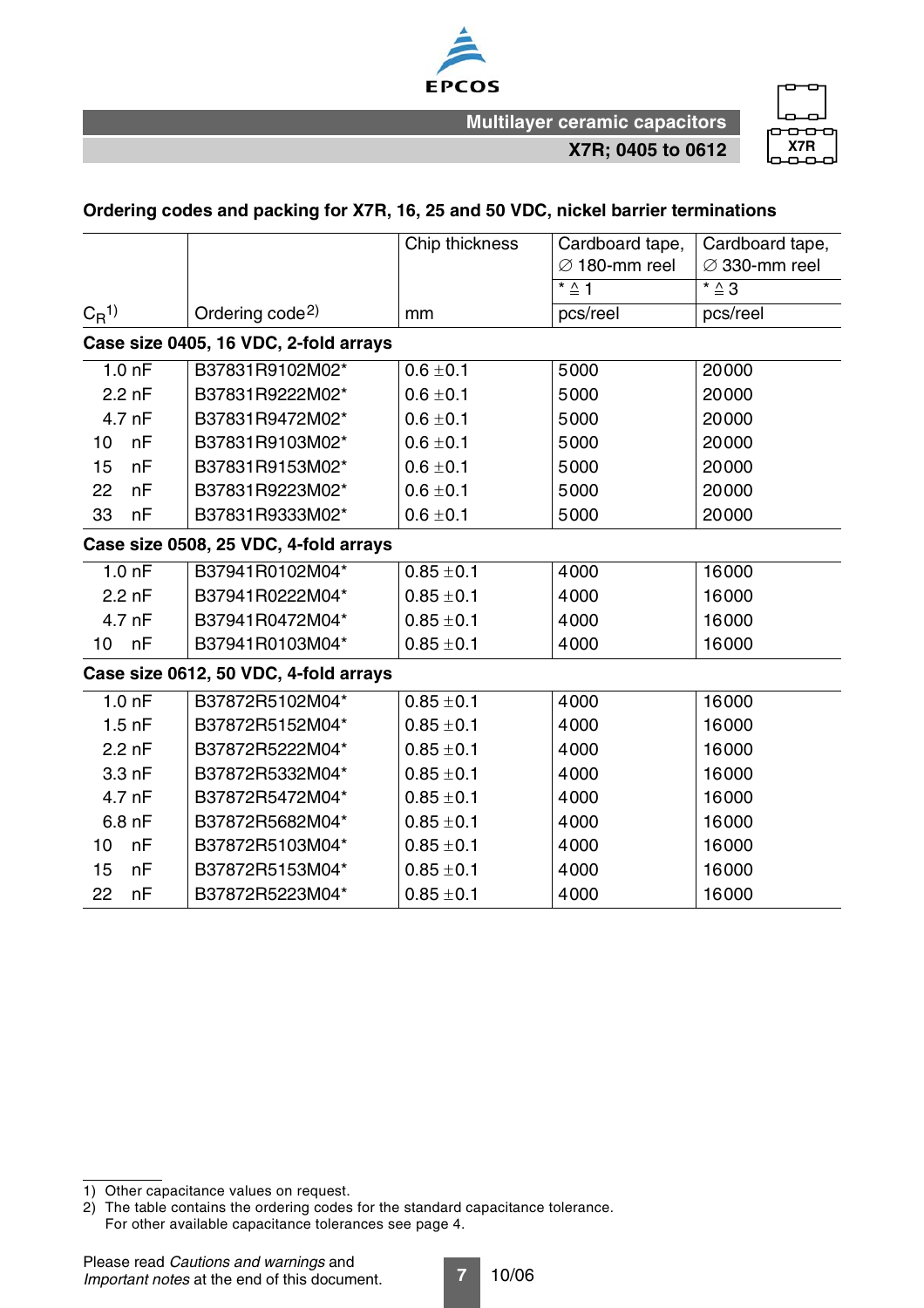



# **Typical characteristics**1)

Capacitance change  $\Delta C/C_{25}$  versus temperature T

**X7R**



# Impedance |Z| versus frequency f



# Capacitance change  $\Delta C/C_0$  versus superimposed DC voltage V



## Dissipation factor tan  $\delta$  versus temperature T



1) For more detailed information on frequency behavior and characteristics see www.epcos.com/mlcc\_impedance.

Please read *Cautions and warnings* and *Important notes* at the end of this document.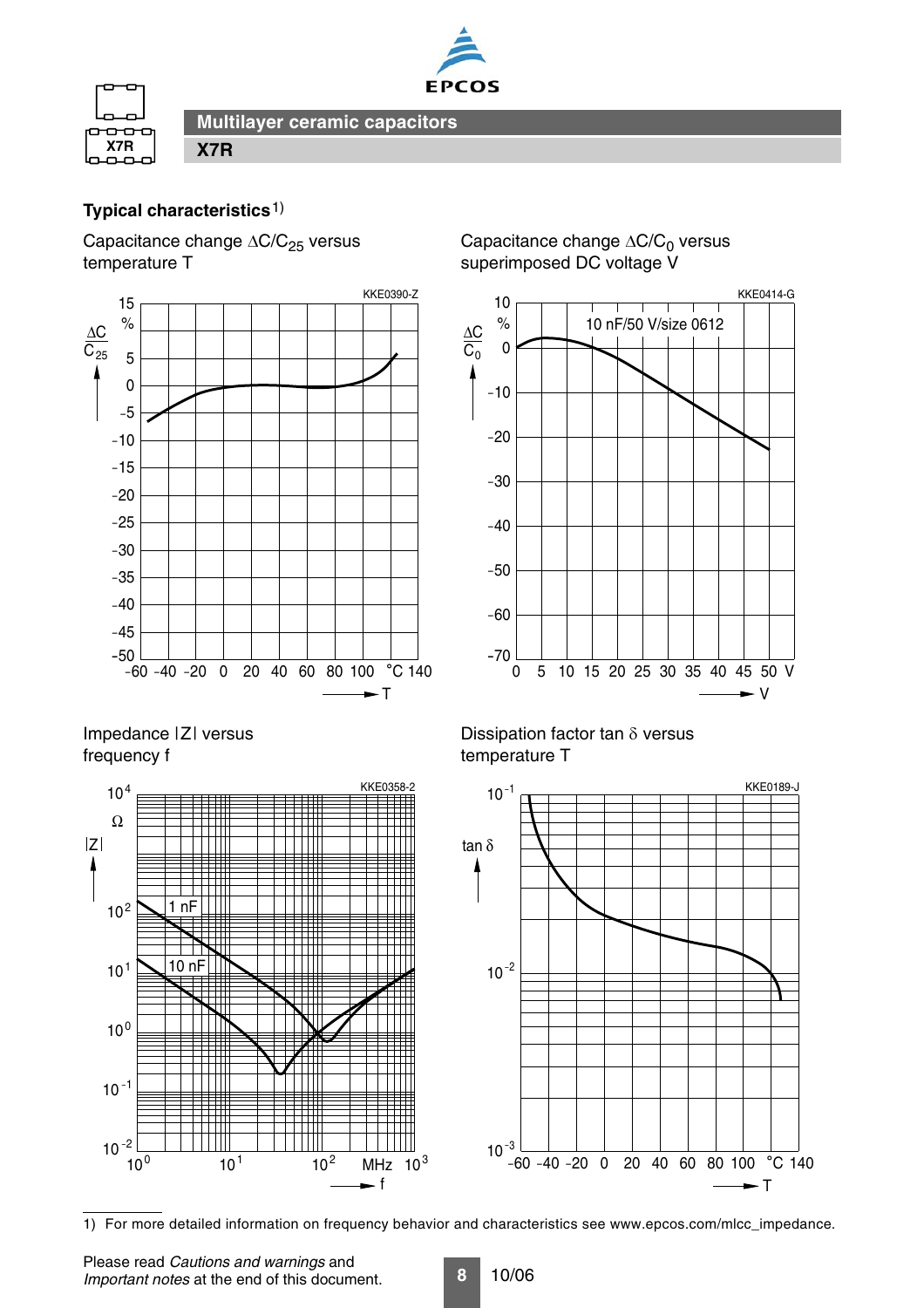



**X7R**

# **Typical characteristics**1)

Insulation resistance Rins versus temperature T



Capacitance change  $\Delta C/C_1$  versus time t



<sup>1)</sup> For more detailed information on frequency behavior and characteristics see www.epcos.com/mlcc\_impedance.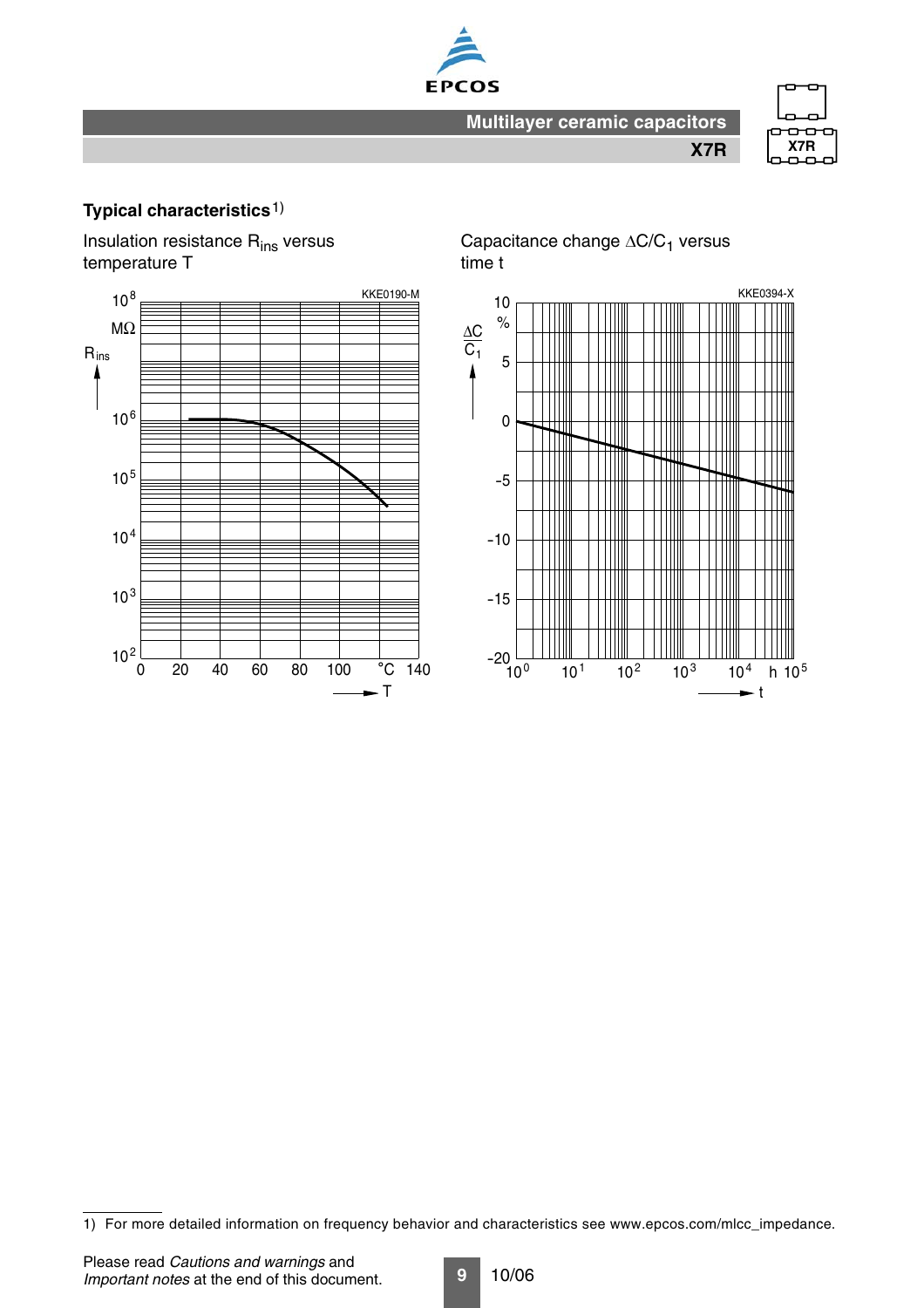

#### **Cautions and warnings**

#### **Notes on the selection of ceramic capacitors**

In the selection of ceramic capacitors, the following criteria must be considered:

- 1. Depending on the application, ceramic capacitors used to meet high quality requirements should at least satisfy the specifications to AEC-Q200. They must meet quality requirements going beyond this level in terms of ruggedness (e.g. mechanical, thermal or electrical) in the case of critical circuit configurations and applications (e.g. in safety-relevant applications such as ABS and airbag equipment or durable industrial goods).
- 2. At the connection to the battery or power supply (e.g. clamp 15 or 30 in the automobile) and at positions with stranding potential, to reduce the probability of short circuits following a fracture, two ceramic capacitors must be connected in series and/or a ceramic capacitor with integrated series circuit should be used. The MLSC from EPCOS contains such a series circuit in a single component.
- 3. Ceramic capacitors with the temperature characteristics Z5U and Y5V do not satisfy the requirements to AEC-Q200 and are mechanically and electrically less rugged than C0G or X7R/X8R ceramic capacitors. In applications that must satisfy high quality requirements, therefore, these capacitors should not be used as discrete components (see the chapter "Effects on mechanical, thermal and electrical stress", point 1.4).
- 4. For ESD protection, preference should be given to the use of multilayer varistors (MLV) (see the chapter "Effects on mechanical, thermal and electrical stress", point 1.4).
- 5. An application-specific derating or continuous operating voltage must be considered in order to cushion (unexpected) additional stresses (see the chapter "Reliability").

#### **The following should be considered in circuit board design**

- 1. If technically feasible in the application, preference should be given to components having an optimal geometrical design.
- 2. At least FR4 circuit board material should be used.
- 3. Geometrically optimal circuit boards should be used, ideally those that cannot be deformed.
- 4. Ceramic capacitors must always be placed a sufficient minimum distance from the edge of the circuit board. High bending forces may be exerted there when the panels are separated and during further processing of the board (such as when incorporating it into a housing).
- 5. Ceramic capacitors should always be placed parallel to the possible bending axis of the circuit board.
- 6. No screw connections should be used to fix the board or to connect several boards. Components should not be placed near screw holes. If screw connections are unavoidable, they must be cushioned (for instance by rubber pads).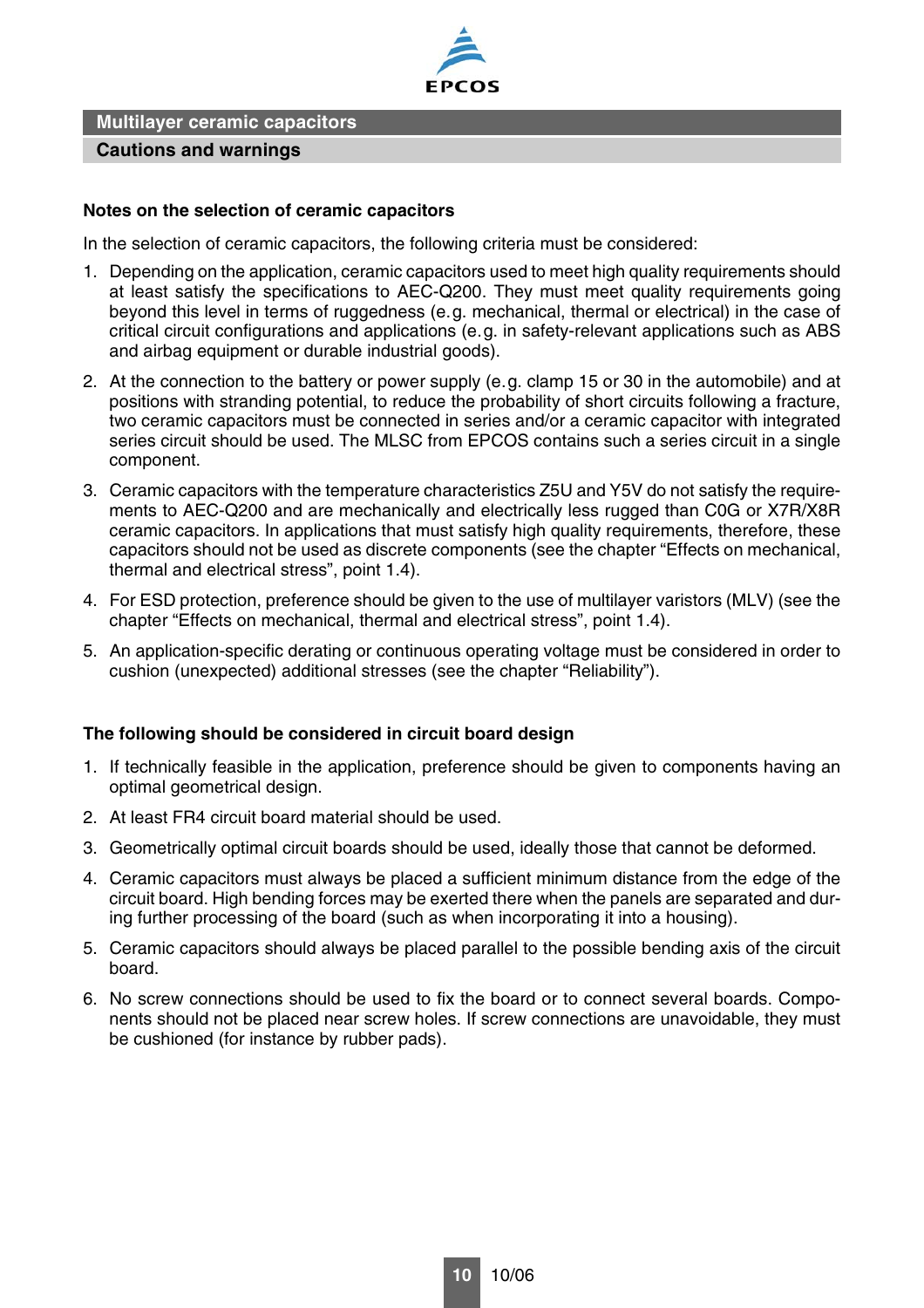

#### **Cautions and warnings**

#### **The following should be considered in the placement process**

- 1. Ensure correct positioning of the ceramic capacitor on the solder pad.
- 2. Caution when using casting, injection-molded and molding compounds and cleaning agents, as these may damage the capacitor.
- 3. Support the circuit board and reduce the placement forces.
- 4. A board should not be straightened (manually) if it has been distorted by soldering.
- 5. Separate panels with a peripheral saw, or better with a milling head (no dicing or breaking).
- 6. Caution in the subsequent placement of heavy or leaded components (e.g. transformers or snap-in components): danger of bending and fracture.
- 7. When testing, transporting, packing or incorporating the board, avoid any deformation of the board not to damage the components.
- 8. Avoid the use of excessive force when plugging a connector into a device soldered onto the board.
- 9. Ceramic capacitors must be soldered only by the mode (reflow or wave soldering) permissible for them (see the chapter "Soldering directions").
- 10. When soldering the most gentle solder profile feasible should be selected (heating time, peak temperature, cooling time) in order to avoid thermal stresses and damage.
- 11. Ensure the correct solder meniscus height and solder quantity.
- 12. Ensure correct dosing of the cement quantity.
- 13. Ceramic capacitors with an AgPd external termination are not suited for the lead-free solder process: they were developed only for conductive adhesion technology.

This listing does not claim to be complete, but merely reflects the experience of EPCOS AG.